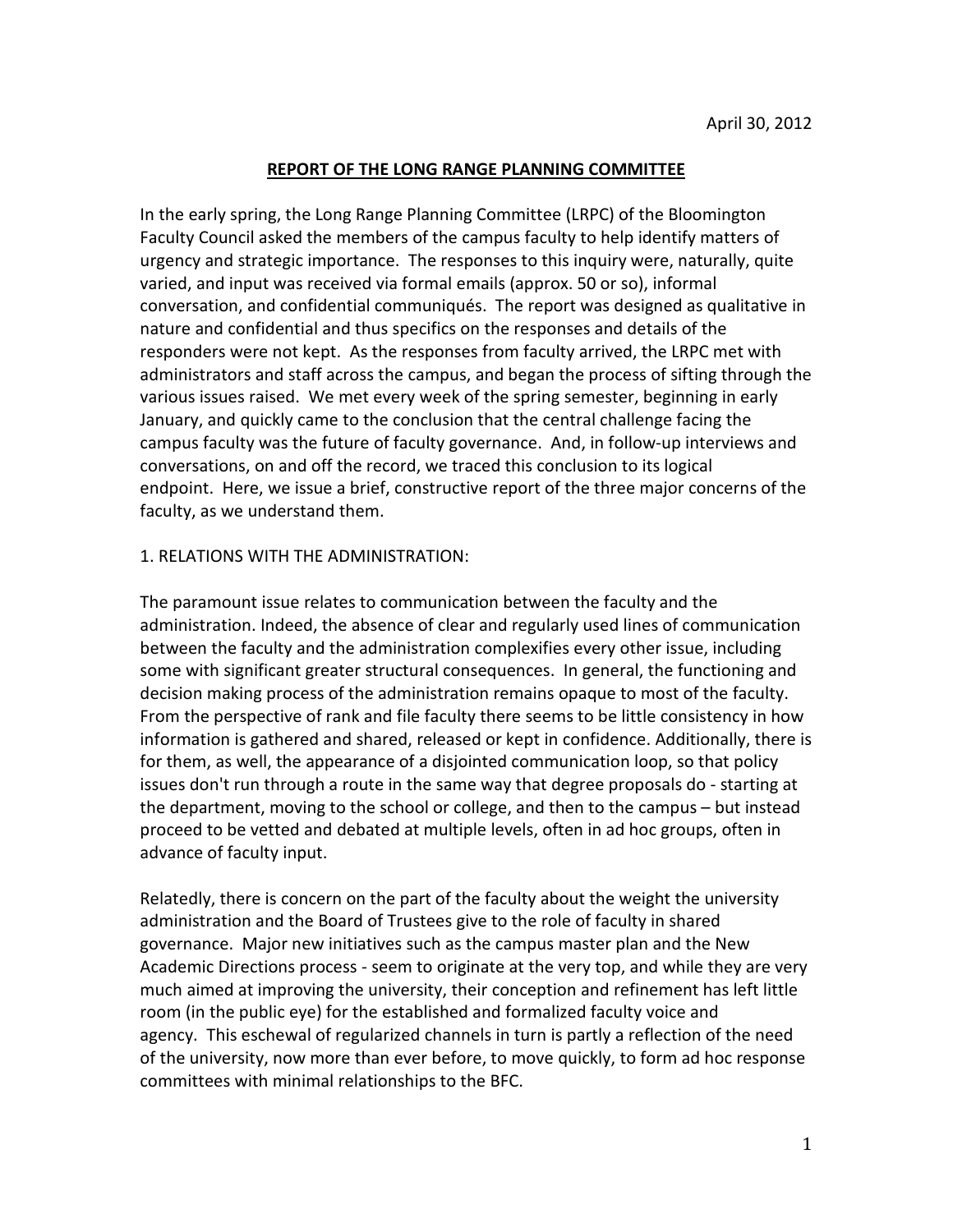At this moment, the faculty seems particularly in the dark about the implementation of the New Academic Directions (NAD) plan. Most respondents seem to believe that this is an administrative directive, disconnected from faculty governance, being "rolled out" over time. There seem to be different aspects of the NAD plan (the proposed School of Public Health and the School of Area and International Studies) in the works with little obvious connection to one another. There is no publicly identified clearinghouse NAD implementation committee connected to the BFC. As another example, within that proposal there are multiple iterations of "public health," all of them interlocking and rapidly evolving, with enormous financial consequences, but without larger public university/faculty conversation.

### 2. TENURE AND PROMOTION:

Faculty members have a keen interest in the principle of academic tenure, and in the campus criteria and procedures for tenure and promotion. Three short term and longer term challenges confront the faculty with regard to tenure and promotion decisions:

First, and most immediately, new media, shifting disciplinary boundaries and digital technologies for the dissemination of research and creative activity will have an impact on tenure and promotion decisions, in some units more quickly than in others. There should be campus-wide discussions and an accurate dissemination of criteria to candidates, and the committee lauds the efforts of the Vice Provost for Faculty and Academic Affairs to this end.

Second, proposed changes in the New Academic Directions report are also likely to have an impact on the procedures for tenure and promotion. For example, the impetus to remove barriers to interdisciplinary research motivates an NAD proposal that departments and schools play a different role in some tenure and promotion decisions, and that decision-making defer to the campus or university in some cases. As a longerterm example, the possibility that the university will expand its international presence raises questions about the status of faculty with off-shore appointments. The absence of a New Academic Directions implementation committee makes it difficult to frame conversations about how these recommendations relate to longstanding departmental, school, and campus procedures.

Third and most importantly, these internal challenges have to be addressed in the face of eroding state and national support for the principle of tenure. With this in mind, faculty encouraged us to think about developing a post-tenure review policy. A reminder of the relevant policy might be in order: viz. Policy E-2: "The principle of faculty tenure imposes reciprocal responsibilities on the University as a body politic and on the faculty member. In order to meet its responsibilities to its students and to society, the University must attract and retain a faculty of outstanding quality. To that end the University safeguards academic freedom and economic security by its policy of faculty tenure. The faculty members, on their part, are obligated to maintain high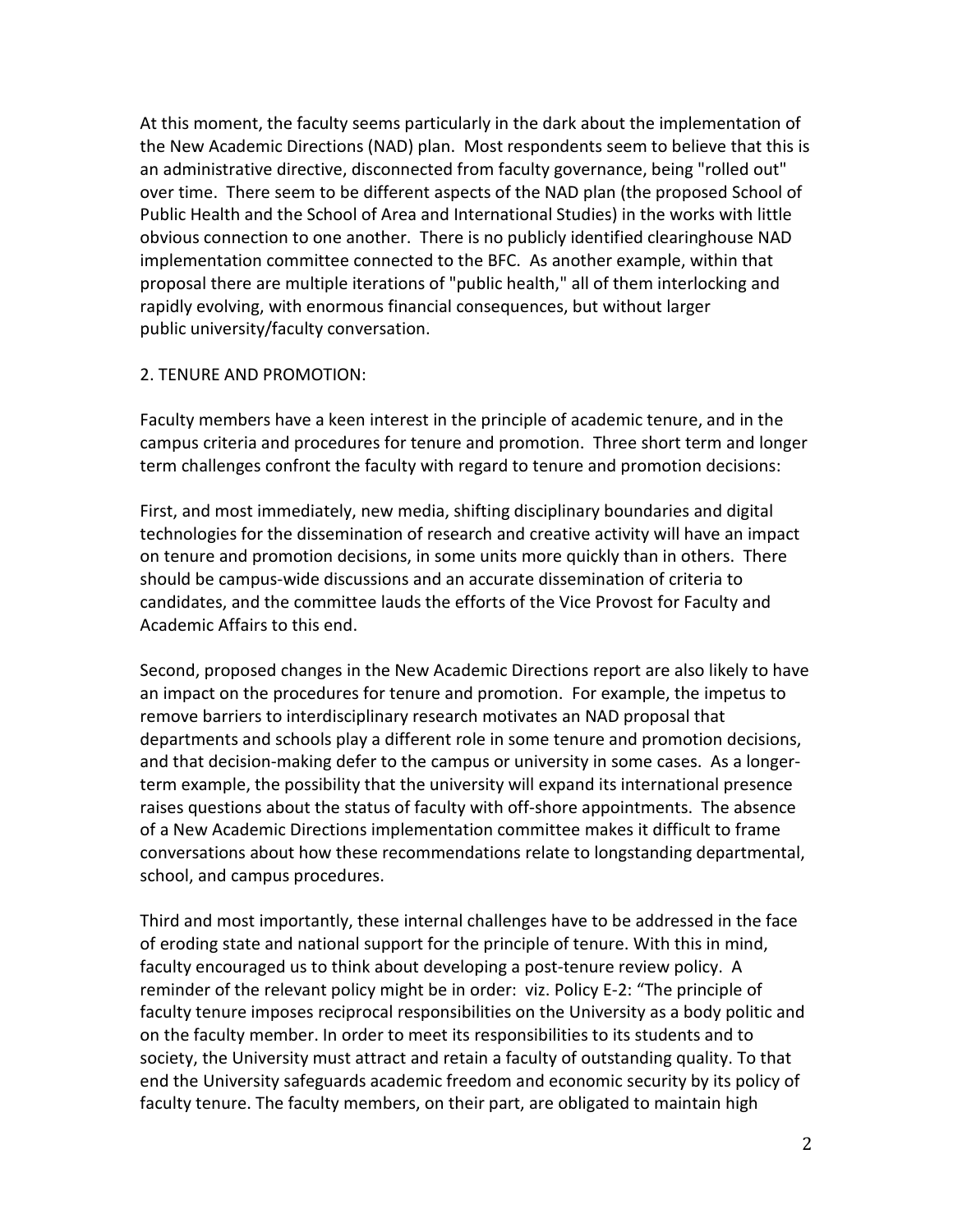standards of teaching, research, service, and professional conduct." With an eye to that last line, the Bloomington faculty might, some suggested, move to develop a posttenure review process. There is also great concern that the percentage of NTT faculty not increase beyond a certain threshold, as the university can only expect TT faculty at a R1 to conduct the best balance of research, teaching and service. The recent report of the IUB branch of the AAUP indicates that ranks of NTT faculty are growing faster than the ranks of TT faculty. There is related concern about the role of NTT faculty in faculty governance and the LRPC strongly urges units to make clear to their faculty the proportion of tenured and tenure –probationary FTE faculty, clinical and lecturer appointees in accordance policy A-1, which states that, "The faculty of each school shall specify the minimum proportion of tenured and tenure-probationary FTE faculty for that unit, with the base of the proportion derived from the total FTE tenured and tenureprobationary, clinical and lecturer appointees, and the dean of the school shall file this specification with the campus academic officer."

### 3. The BFC:

The committee has registered a growing unwillingness to believe that the BFC can assertively represent the interests of the faculty. Respondents point in particular to health care and to the implementation of NAD as examples of the failure of the BFC to safeguard the long-term interests of the faculty. The recent release of the NAD update \*after\* it was shared with the Trustees, and then without formal discussion between the administration and the BFC or UFC, is both an example of the communications issues mentioned above and a sign that the BFC is not taken seriously on issues not related to the important minutia of classroom and teaching policies. Many faculty members felt that the BFC's focus should be on broader subjects related to the vision and mission of the campus, and not on the minutiae of preapproved administrative dicta.

Voting patterns in the 2012 BFC election suggest a dismal future. Even in a boom year, with the highest voter participation in the last five years, less than 20% of the faculty just 453 out of 2585 possible participants - voted. Among the tenure-eligible - a key constituency at an R1 - votes were cast by 129 Full Professors, 80 Associate Professors, and only 41 Assistant Professors. At a moment of great urgency, few members of our faculty are voting in the election for the body chosen to represent it in conversations with the administration and the Trustees. Untenured and mid-rank TT faculty members seem increasingly disinvested.

Matthew Guterl, Chair James Capshew Deborah Cohn Lamonda Horton-Stallings Patricia McManus Joel Stage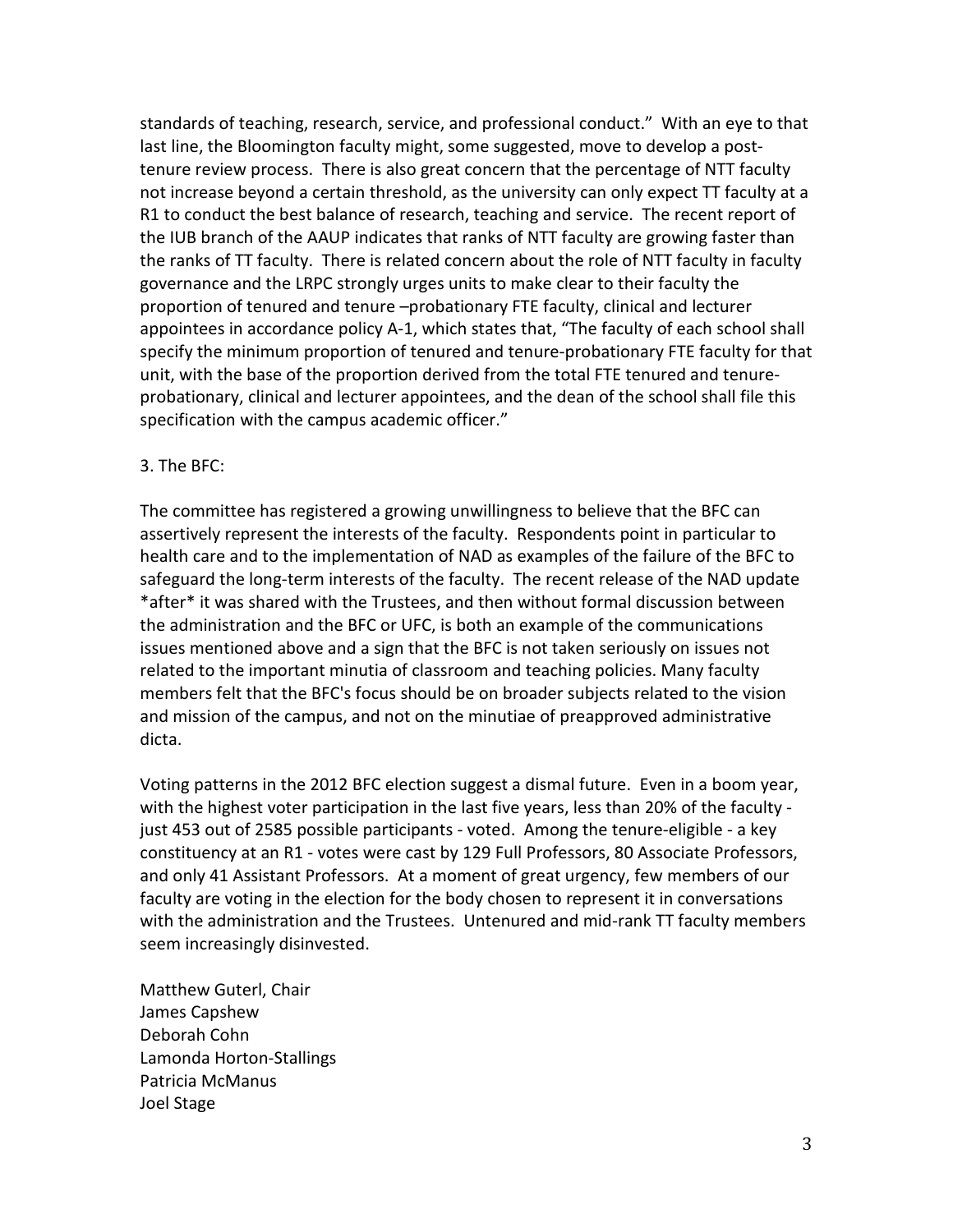# **Appendix 1. LRPC Recommendations**

1. Initiate a) an internal 'self study' and subsequent to this b) an 'external review' of shared faculty governance at IU. This would include a review of the structure and function of the BFC and related committees and include a critical look at the relationship between the BFC and the administration. Specifically: reflect upon the success and or failures of recent changes (3 yrs.) to the constitution and bylaws and put this into context with external shifts in factors that influence how 'the modern university' operates.

2. Review the potential benefits (and the means for doing so) of providing tangible incentives for all who significantly contribute to faculty governance and those who serve on the BFC (in particular, the President of the BFC , who plays such a critical role in the process of faculty governance).

3. Reconstitute the MRE committee, clearly identify its role and the extent of its authority and distribute minutes to the faculty on a consistent basis.

4. Develop formalized, regular lines of communication between administration/faculty/ BFC. For example explore the use of periodic 'Town halls' and or discrete formal faculty and staff convocations and or 'conventions'.

5. Streamline information sharing such that it's more accessible and convenient to the administration and faculty.

6. Examine the mechanism of advocacy for faculty. Review the intended and unintended outcomes of the decision to eliminate the Dean of Faculties Office.

7. Examine the productivity and teaching accomplishments of post-tenure faculty to see if a post-tenure review policy is indeed needed on this campus.

8. Study the role and contributions of NTT (and develop expectations and parameters for their contributions to department/faculty governance).

9. Reconstitute the External Relations committee and distribute minutes to the faculty on a consistent basis.

10. Take the necessary steps to restore a 'sense of community' to the campus as opposed to simply a 'place where faculty and staff go to work.'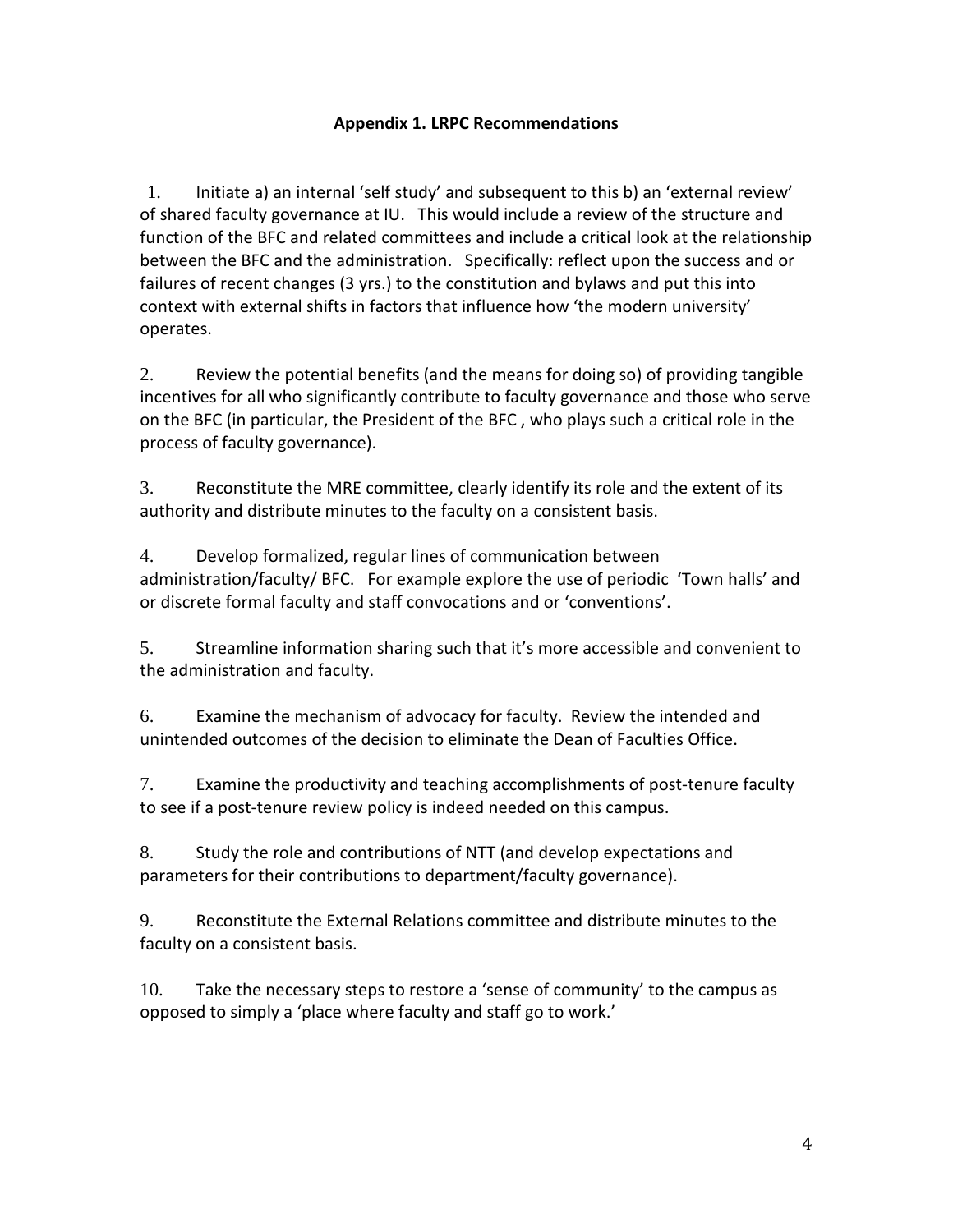## **Appendix 2. Procedures Followed by the 2011-2012 LRPC**

The committee convened in the fall semester of 2011 with the first task being to revise and review the committee's statement of charge and secondarily solicit input from the faculty and administration concerning priorities for its activities throughout 2011-2012.

It was subsequently agreed by committee members that the LRPC would meet Monday mornings at 9 a.m. throughout the spring 2012 semester.

The committee agreed that the priority for the committee would be to act as a communication channel between the faculty and campus administration.

To do so, on Monday, January 9<sup>th,</sup> 2012 the committee decided to begin soliciting input from the administration (Trustees, the Provosts, etc.) specifically focusing upon 1) faculty involvement in long range planning and 2) faculty assisting the administration in establishing campus priorities.

The chair of the LRPC, Matt P. Guterl, then met the following day (January  $10^{th}$  2012) with the Ex Committee of the BFC to solicit support for this. The executive committee and BFC president Carolyn Calloway-Thomas "*endorsed the idea(s), but suggested, wisely, that we write to the faculty first, and then approach the more searching conversations with administration after receiving that feedback*." (From M. Guterl email, Jan 12, 2012)

The LRPC met first to draft and then approve the request for input and thus on two occasions, Jan 24th, 2012, and Feb  $2^{nd}$  2012 (with the BFC acting as a facilitator for the LRPC), a global email (IUB-faculty @listserve.indiana.edu) was sent to the faculty, asking for their direct input. The request was as follows:

*"Dear Members of the Bloomington Faculty,*

*In the spring of 2011, the Bloomington Faculty Council enhanced its commitment to proactive governance by expanding the Long Range Planning Committee, and adding its chair to the BFC's Executive Committee. The members of that committee - the LRPC would like to hear from the Bloomington faculty, and would be interested to learn what the faculty sees as the most important priorities for the BFC and for the LRPC, in the near-term and long-term future."*

The faculty were asked to respond to the LRPC through the email link and or contact members of the committee directly with their input.

*"Comments, thoughts, and suggestions should be directed to:* [bfc-lrpc](https://www.exchange.iu.edu/owa/redir.aspx?C=lP0vCrmbmkK1C58z25UDHs-Lbq7wv88I4KhlvZJGNr28H_V_ECIHQj_LXRMonBa2ptbw_fcVWjY.&URL=mailto%3abfc-lrpc-l%40oncourse.iu.edu)[l@oncourse.iu.edu](https://www.exchange.iu.edu/owa/redir.aspx?C=lP0vCrmbmkK1C58z25UDHs-Lbq7wv88I4KhlvZJGNr28H_V_ECIHQj_LXRMonBa2ptbw_fcVWjY.&URL=mailto%3abfc-lrpc-l%40oncourse.iu.edu)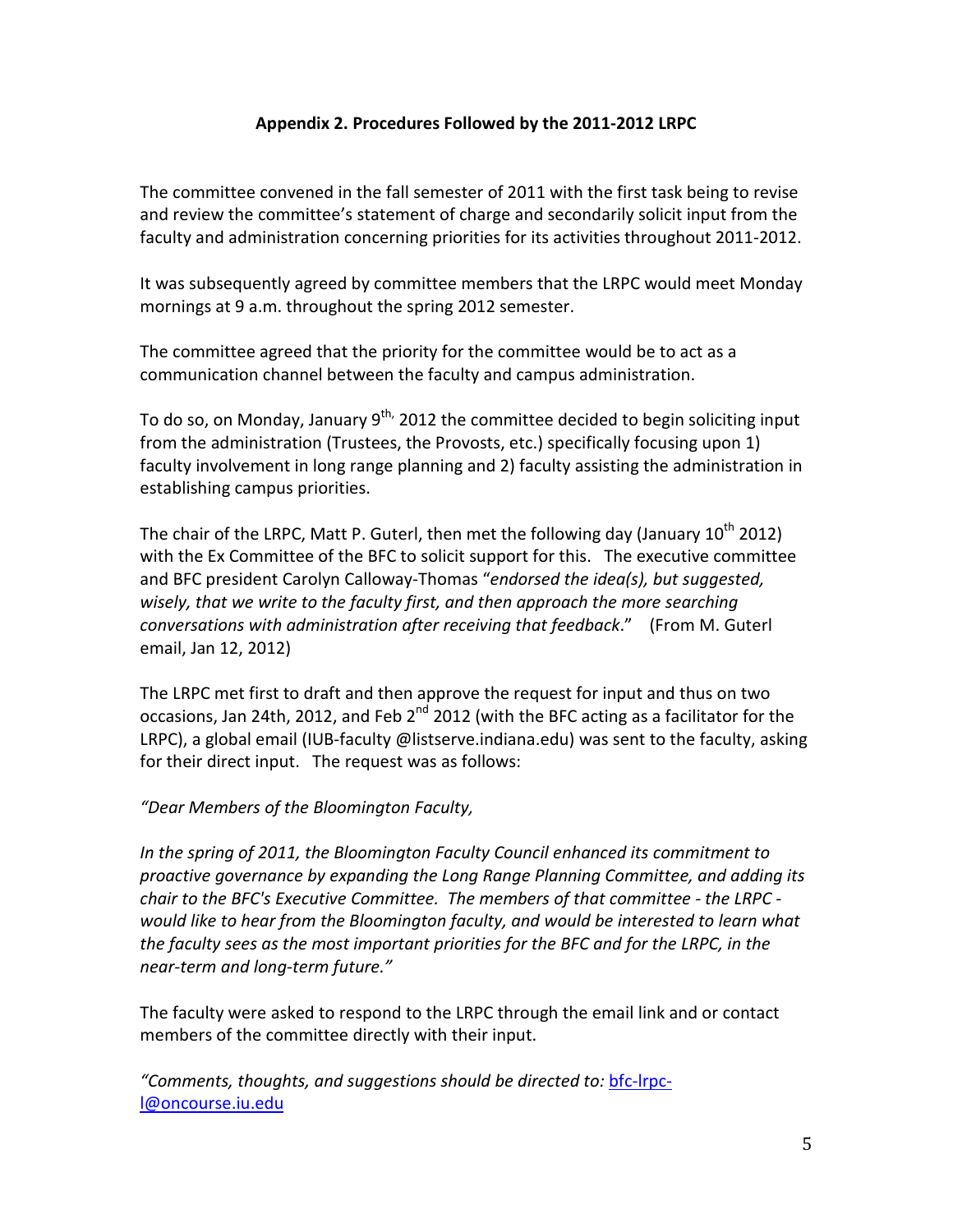*Thank you for your support of faculty governance,*

*Sincerely,*

*James Capshew Deborah Cohn Matthew Pratt Guterl (chair) LaMonda Horton-Stallings Patricia McManus Joel Stager"*

Immediately thereafter, input was received by individual committee members as well as by the link provided within the email solicitation.

As this was perceived as the first step in the process and a qualitative exercise, no attempt was made to quantify the number of similar responses or determine any thematic frequency. Responses were received from approximately 50 to 60 faculty members, the majority via email, and supplemented by individual conversations with LRPC members.

Committee members were asked, however, to review the comments and consider ways to organize them into common central themes. The LRPC then met and reviewed each comment as a means "*to categorize the input and select specific portions (of the responses) in order to retrieve administrative input or make into formal action items (for the LRPC).* LRPC email, March  $4<sup>th</sup>$ , 2012).

The committee continued to meet through March and April in order to review new faculty input, integrate this with previous input and begin to construct a document that appropriately reflected that input.

A draft of the report back to the BFC and faculty was distributed to the committee on April 18<sup>th</sup> and subsequently unanimously approved.

The report was sent to Carolyn Calloway-Thomas, Lauren Robel and Tom Gieryn via email on April 23rd 2012.

On April 24, the following email was received by the committee from Calloway –Thomas specifically pertaining to the LRPC document:

*"In light of the important concerns that you raise below, I will discuss matters with members of the BFC Executive Committee in keeping with Article III of the Constitution and Bylaws 16A, i-ix. Since the chair of the Long Range Planning Committee serves*